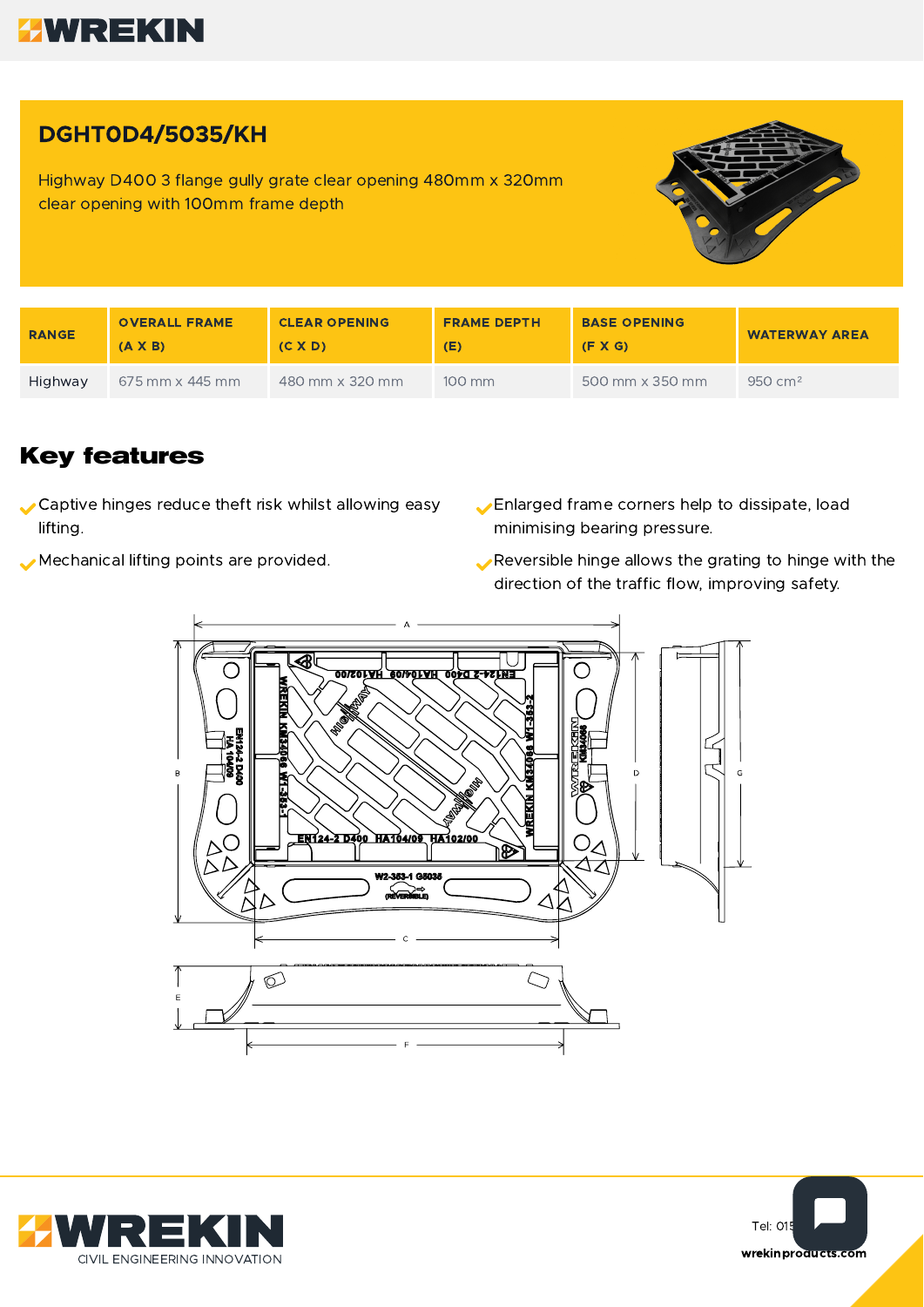# **HWREKIN**

### **General information**

| <b>Stock code</b>       | <b>DGHT0D4/5035/KH</b> |
|-------------------------|------------------------|
| <b>Primary material</b> | Ductile iron           |
| Range                   | <b>Highway</b>         |
| Category                | Gully grate            |
| <b>Flanges</b>          | 3                      |

## **Standards, classes and groupings**

| <b>Standards</b>                | <b>BS EN 124</b><br>CD 534<br>CD 526<br><b>DMRB</b><br><b>MCHW</b> |
|---------------------------------|--------------------------------------------------------------------|
| <b>BS EN 124 Class</b>          | D400                                                               |
| <b>BS EN 124 Group</b>          | 3<br>4                                                             |
| <b>Third party certified</b>    | Kitemark                                                           |
| <b>CD526 Hydraulic Capacity</b> | R                                                                  |

#### **Dimensions**

| <b>Frame shape</b>              | Rectangular             |
|---------------------------------|-------------------------|
| <b>Manhole shape</b>            | Rectangular             |
| <b>Overall frame length (A)</b> | 675 mm                  |
| <b>Overall frame width (B)</b>  | 445 mm                  |
|                                 | 100<br>and the state of |



Tel: 01543 440 440 wrekinproducts.com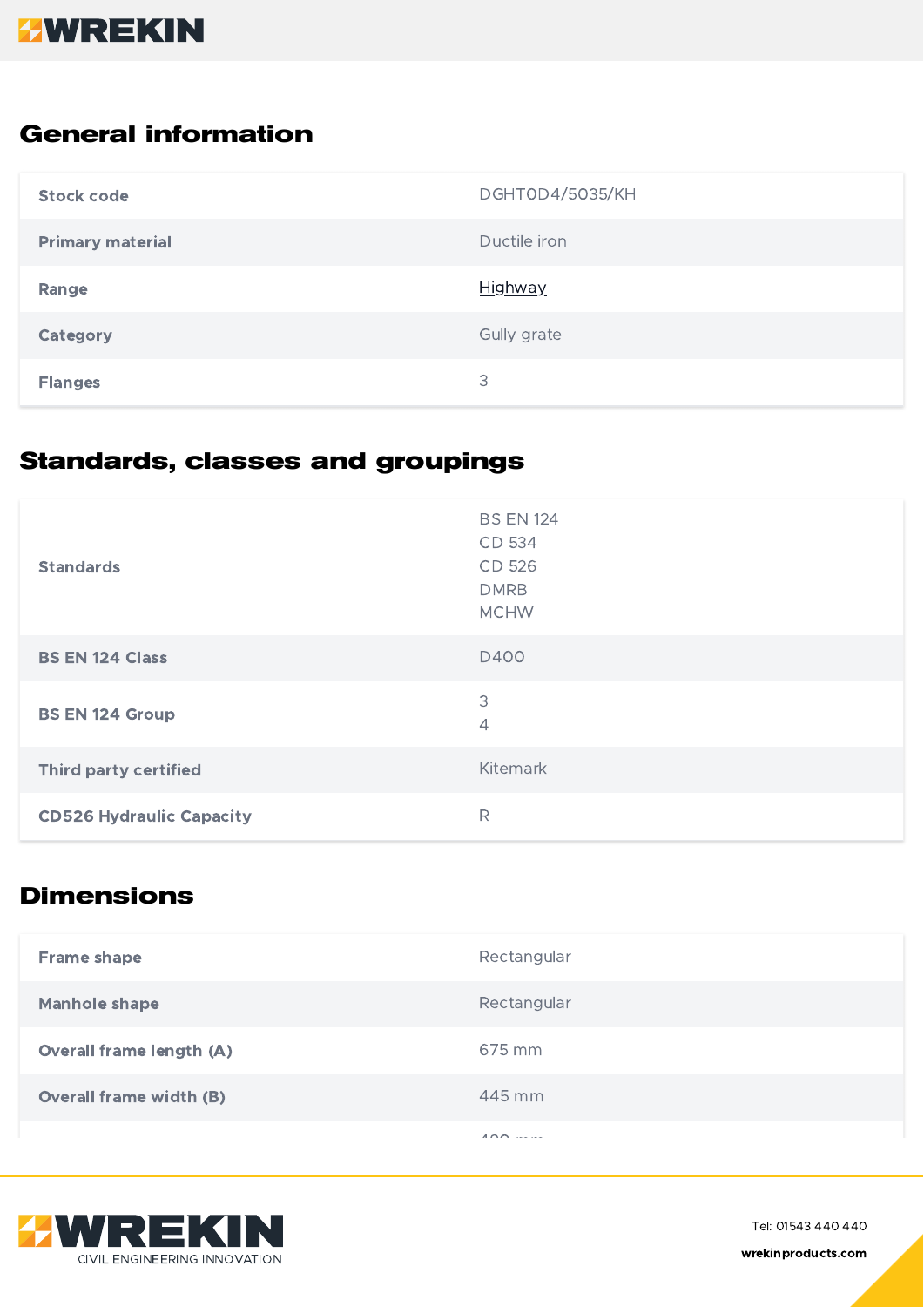## **HWREKIN**

| Clear opening length (C)       |                     |
|--------------------------------|---------------------|
| <b>Clear opening width (D)</b> | 320 mm              |
| Frame depth (E)                | 100 mm              |
| <b>Base opening length (F)</b> | 500 mm              |
| <b>Base opening width (G)</b>  | 350 mm              |
| <b>Waterway area</b>           | 950 cm <sup>2</sup> |

### **Notes**

The D400 load capability of these Group 3 products also offers the benefit of making them suitable for exposure to Group 4 traffic types.

Compatible with WPE Gully chute connector

Where 3-flange D400 Gully Grate assemblies are employed, we recommend that they are installed against a kerb, not in an open highway location

#### **Accessories**

| <b>STOCK CODE</b>  | <b>PRODUCT NAME</b> | <b>DESCRIPTION</b>                                |
|--------------------|---------------------|---------------------------------------------------|
| PC/UNIFORM/151076  | UniForm             | UniForm packing plate 760mm x 100mm x 15mm        |
| PC/UNIFORM/151576  | UniForm             | UniForm packing plate 760mm x 150mm x 15mm        |
| PC/UNIFORM/251076  | UniForm             | UniForm packing plate 760mm x 100mm x 25mm        |
| PC/UNIFORM/251576  | UniForm             | UniForm packing plate 760mm x 150mm x 25mm        |
| PC/UNIFORM/451076  | UniForm             | UniForm packing plate 760mm x 100mm x 45mm        |
| PC/UNIFORM/451576  | UniForm             | UniForm packing plate 760mm x 150mm x 45mm        |
| PC/UNIWEDGE/755012 | UniForm             | UniForm support wedge 120mm x 50mm x 75mm         |
| <b>YPCR/U12.5</b>  | UniPak Mortar       | 12.5Kg UniPak rapid curing polyester resin mortar |
| YPCR/U25           | UniPak Mortar       | 25Kg UniPak rapid curing polyester resin mortar   |
| <b>SCREWLIFT</b>   | ScrewLift           | Manhole cover levelling system                    |



Tel: 01543 440 440 wrekinproducts.com